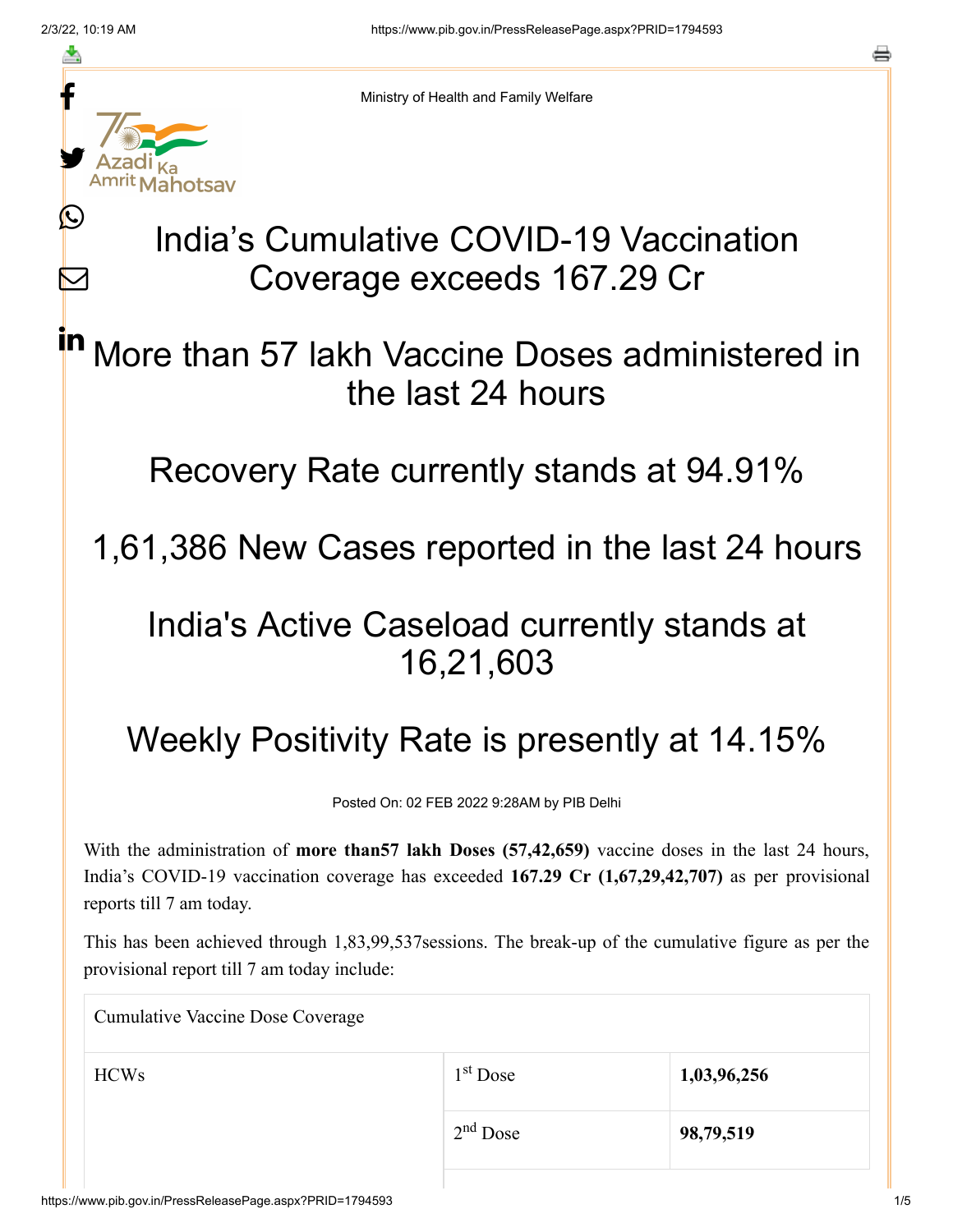| f<br>$\mathbf{\Omega}$ |                        | <b>Precaution Dose</b> | 34,51,621       |
|------------------------|------------------------|------------------------|-----------------|
|                        | <b>FLWs</b>            | $1st$ Dose             | 1,83,97,726     |
|                        |                        | $2nd$ Dose             | 1,72,64,513     |
|                        |                        | <b>Precaution Dose</b> | 41,40,422       |
| in                     | Age Group 15-18 years  | $1st$ Dose             | 4,72,32,018     |
|                        |                        | $2nd$ Dose             | 11,28,099       |
|                        | Age Group 18-44 years  | $1st$ Dose             | 54, 20, 71, 418 |
|                        |                        | $2nd$ Dose             | 40,84,76,861    |
|                        | Age Group 45-59 years  | $1st$ Dose             | 20,04,86,479    |
|                        |                        | $2nd$ Dose             | 17, 22, 41, 222 |
|                        | Over 60 years          | $1st$ Dose             | 12,50,26,535    |
|                        |                        | $2nd$ Dose             | 10,73,23,731    |
|                        |                        | <b>Precaution Dose</b> | 54,26,287       |
|                        | <b>Precaution Dose</b> |                        | 1,30,18,330     |
|                        | Total                  |                        | 1,67,29,42,707  |

**2,81,109** patients have recovered in the last 24 hours and the cumulative tally of recovered patients (since the beginning of the pandemic) is now at **3,95,11,307.**

Consequently, India's recovery rate stands at **94.91%.**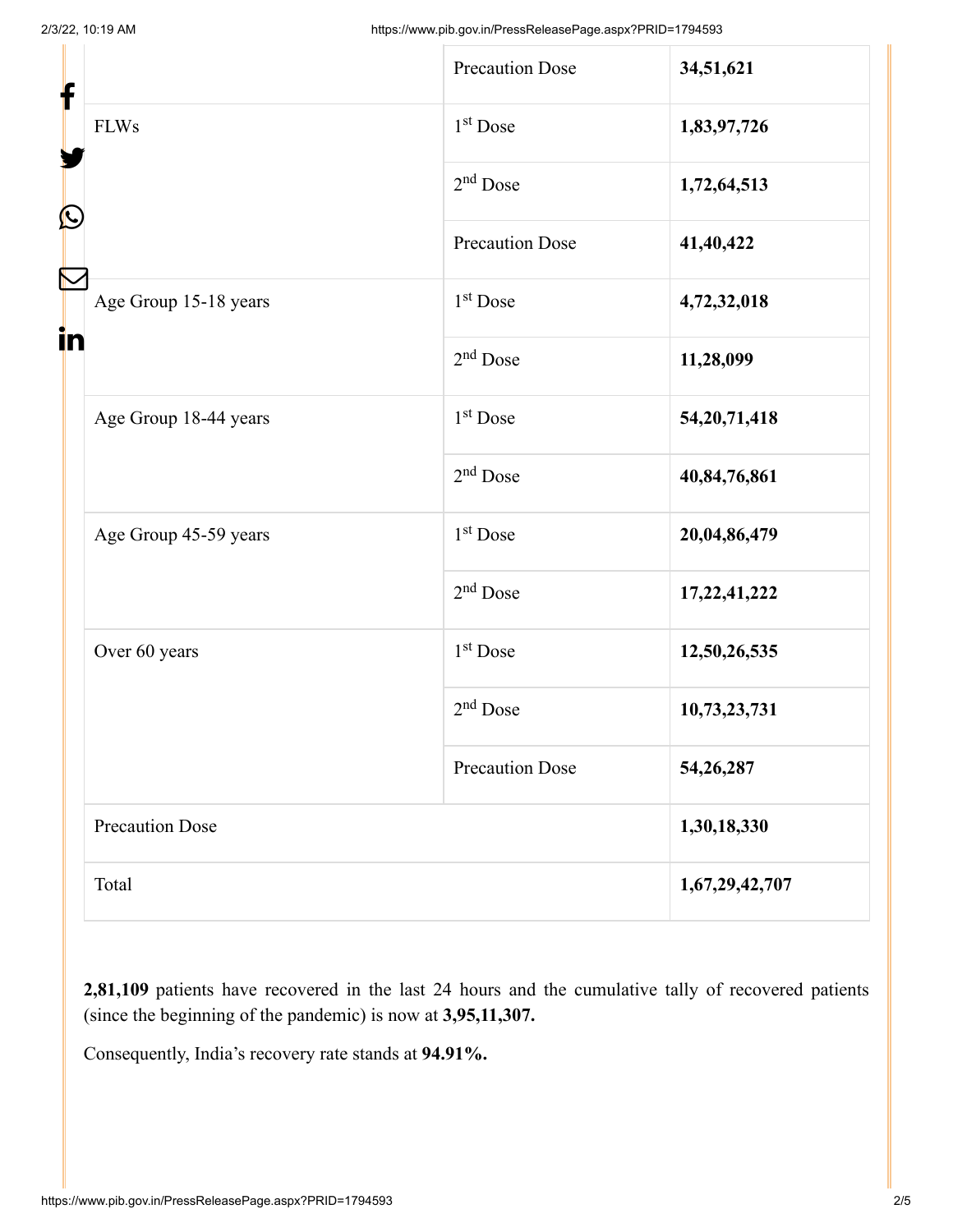2/3/22, 10:19 AM https://www.pib.gov.in/PressReleasePage.aspx?PRID=1794593



#### **1,61,386 new cases** were reported in the last 24 hours.



India's Active Caseload is presently at **16,21,603.** Active cases constitute **3.90%** of the country's total Positive Cases**.**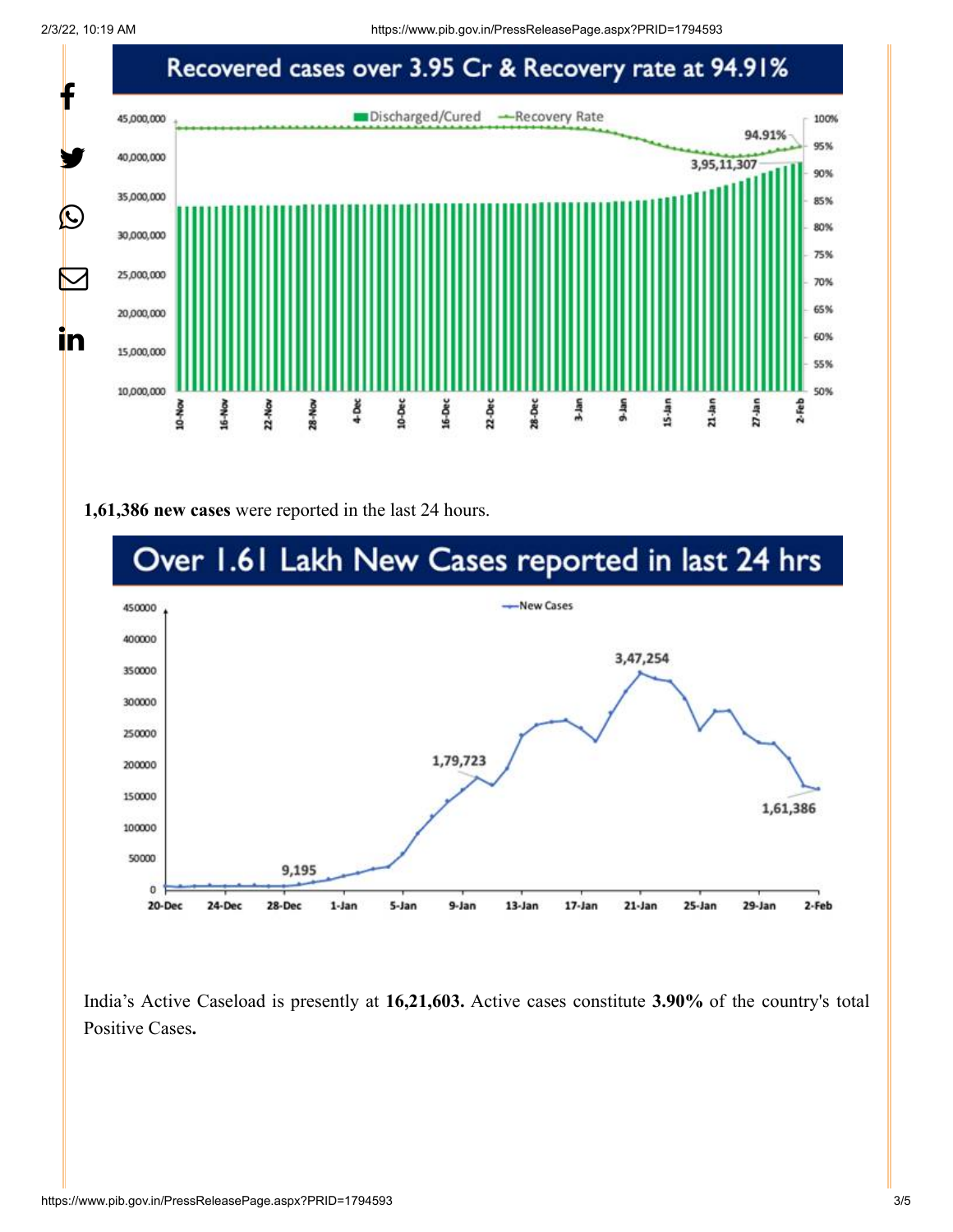2/3/22, 10:19 AM https://www.pib.gov.in/PressReleasePage.aspx?PRID=1794593



The testing capacity across the country continues to be expanded. The last 24 hours saw a total of **17,42,793** tests being conducted. India has so far conducted over **73.24 Cr (73,24,39,986**) cumulative tests.

While testing capacity has been enhanced across the country, **Weekly Positivity Rate** in the country currently **stands at 14.15%** and the **Daily Positivity rate is reported to be 9.26%.**